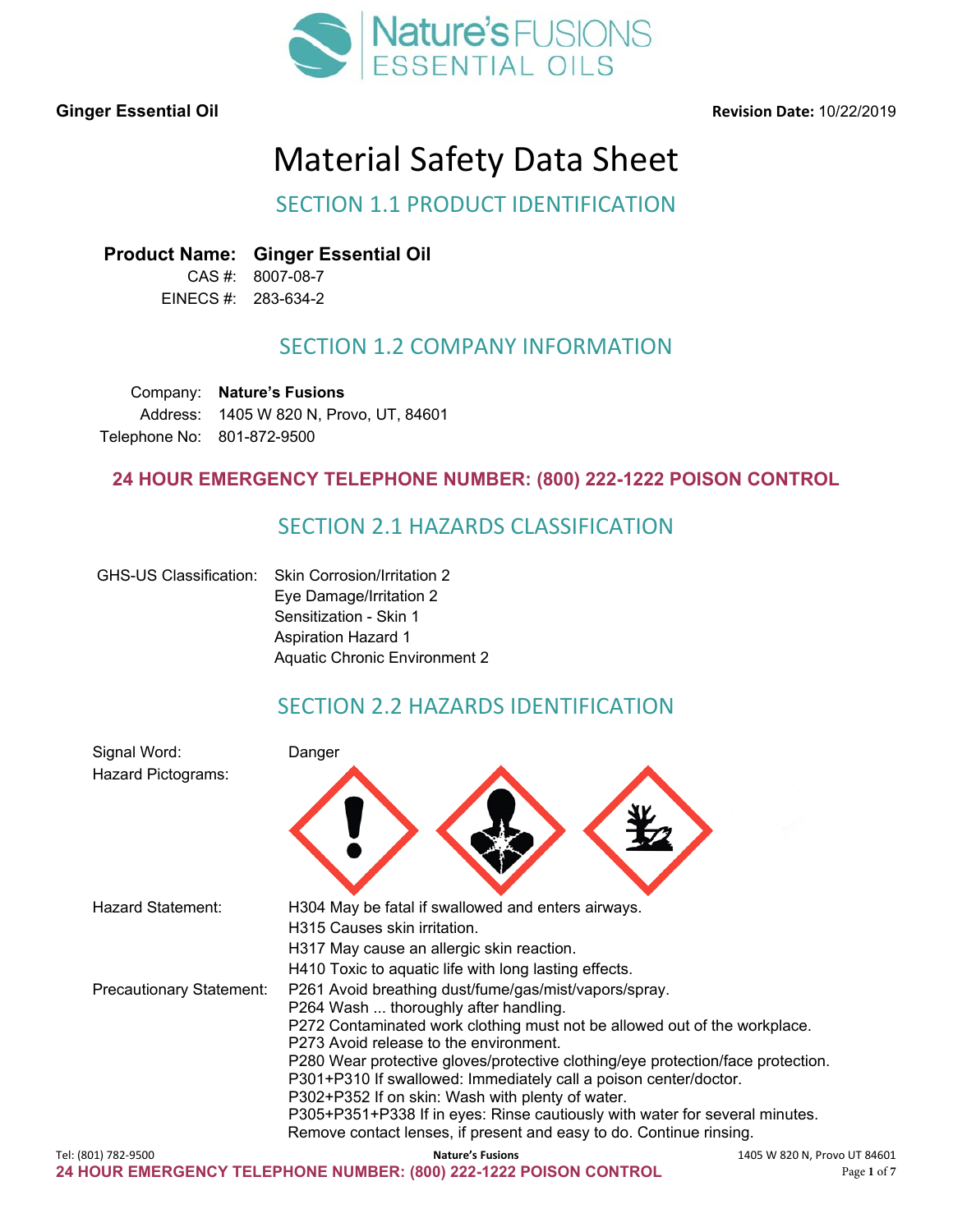

#### **Ginger Essential Oil Revision Date:** 10/22/2019

P331 Do NOT induce vomiting. P332+P313 If skin irritation occurs: Get medical advice/attention. P333+P313 If skin irritation or rash occurs: Get medical advice/attention. P337+P313 If eye irritation persists: Get medical advice/attention. P362+P364 Take off contaminated clothing and wash it before reuse. P363 Wash contaminated clothing before reuse. P391 Collect spillage. P405 Store locked up.

#### SECTION 2.3 OTHER HAZARDS INDENTIFICATION

Other Hazards: No additional information available.

### SECTION 3. COMPOSITION

| <b>Product Name</b> | CAS#      | EC#       | <b>Concentration</b> |
|---------------------|-----------|-----------|----------------------|
| <b>Ginger Root</b>  | 8007-08-7 | 283-634-2 | 100%                 |

### SECTION 4.1 NECESSARY FIRST AID MEASURES

- Eye Contact: Wash thoroughly with soft, clean water for 15 minutes holding eye lids open. If eye irritation persists: Get medical advice/attention.
- Inhalation: No additional information available.
- Ingestion: Do not give patient anything orally. In the event of swallowing, if the quantity is small (no more than one mouthful), rinse the mouth with lukewarm water and consult a doctor. Keep the person exposed at rest. Do not force vomiting. Get immediate medical advice/attention. If swallowed, seek medical advice immediately and show this container or label.
- Skin Contact: Remove affected clothing and wash all exposed skin area with mild soap and water, followed by warm water rinse. Watch out for any remaining product between skin and clothing, watches, shoes, etc. In the event of an allergic reaction, seek medical attention. If the contaminated area is widespread and/or there is damage to the skin, a doctor must be consulted or the patient transferred to hospital.

# SECTION 4.2 SYMPTOMS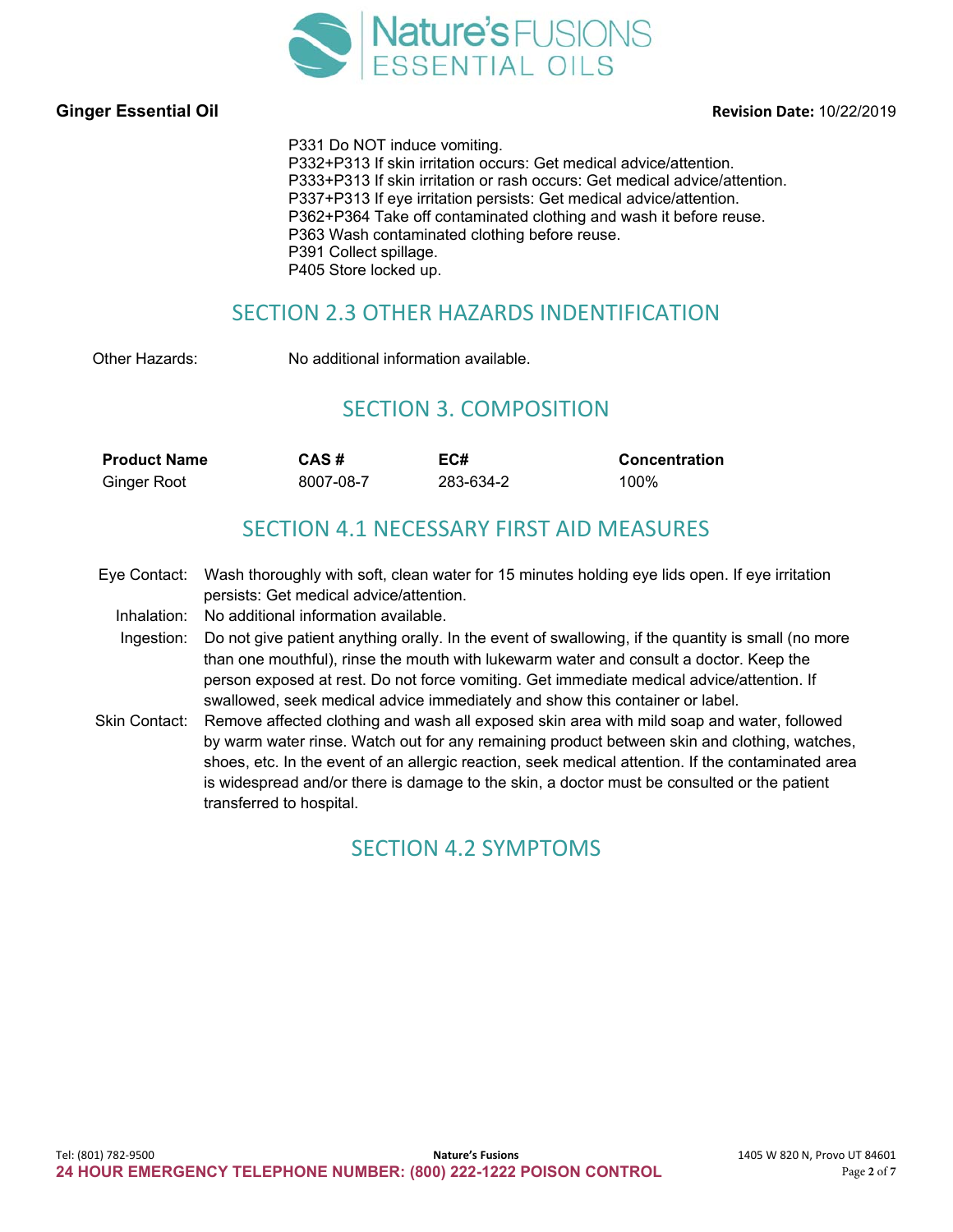

#### **Ginger Essential Oil Revision Date:** 10/22/2019

- Eye Contact: May have reversible effects on the eyes, such as eye irritation which is totally reversible by the end of observation at 21 days. Splashes in the eyes may cause irritation and reversible local damage.
	- Inhalation: Exposure to vapors from this solvent in excess of the stated occupational exposure limit may result in adverse health effects such as mucous membrane and respiratory system irritation and adverse effects on kidney, liver and central nervous system.
	- Ingestion: Aspiration toxicity includes severe acute effects such as chemical pneumonia, varying degrees of pulmonary injury or death following aspiration.
- Skin Contact: May cause irreversible damage to skin: namely inflammation of the skin or the formation of erythema and eschar or oedema following exposure up to four hours. Repeated or prolonged contact with the product may lead to removal of natural fats from the skin resulting in nonallergic contact dermatitis and absorption through the skin. May cause an allergic skin reaction.

### SECTION 4.3 OTHER FIRST AID MEASURES

Medical Attention/Special Treatment: Treat Symptomatically.

#### SECTION 5.1 EXTINGUISHING

Suitable Extinguishing media: ABC-Powder. BC-Powder. CO2. Foam. Unsuitable Extinguishing media: Water.

#### SECTION 5.2 SPECIAL HAZARDS

Special Hazards Arising from Chemical: Fire hazard: A fire will often produce a thick black smoke. Do not breathe smoke. Exposure to decomposition products may be hazardous to health. Reactivity: In the event of a fire, carbon monoxide can be formed. In the event of a fire, carbon dioxide may be formed.

#### SECTION 5.3 FIRE FIGHTING MEASURES

Firefighter Instructions: No additional information available. Protection during firefighting: Wear recommended personal protective equipment.

# SECTION 6.1 ACCIDENTAL RELEASE MEASURES

| Personal Precautions: Avoid contact with skin and eyes.                                 |
|-----------------------------------------------------------------------------------------|
| Protective equipment: Wear recommended personal protective equpiment.                   |
| Environmental Precautions: Contain and control the leaks or spills with non-combustible |
| absorbent materials such as sand, earth, vermiculite, diatomaceous                      |
| earth in drums for waste disposal.                                                      |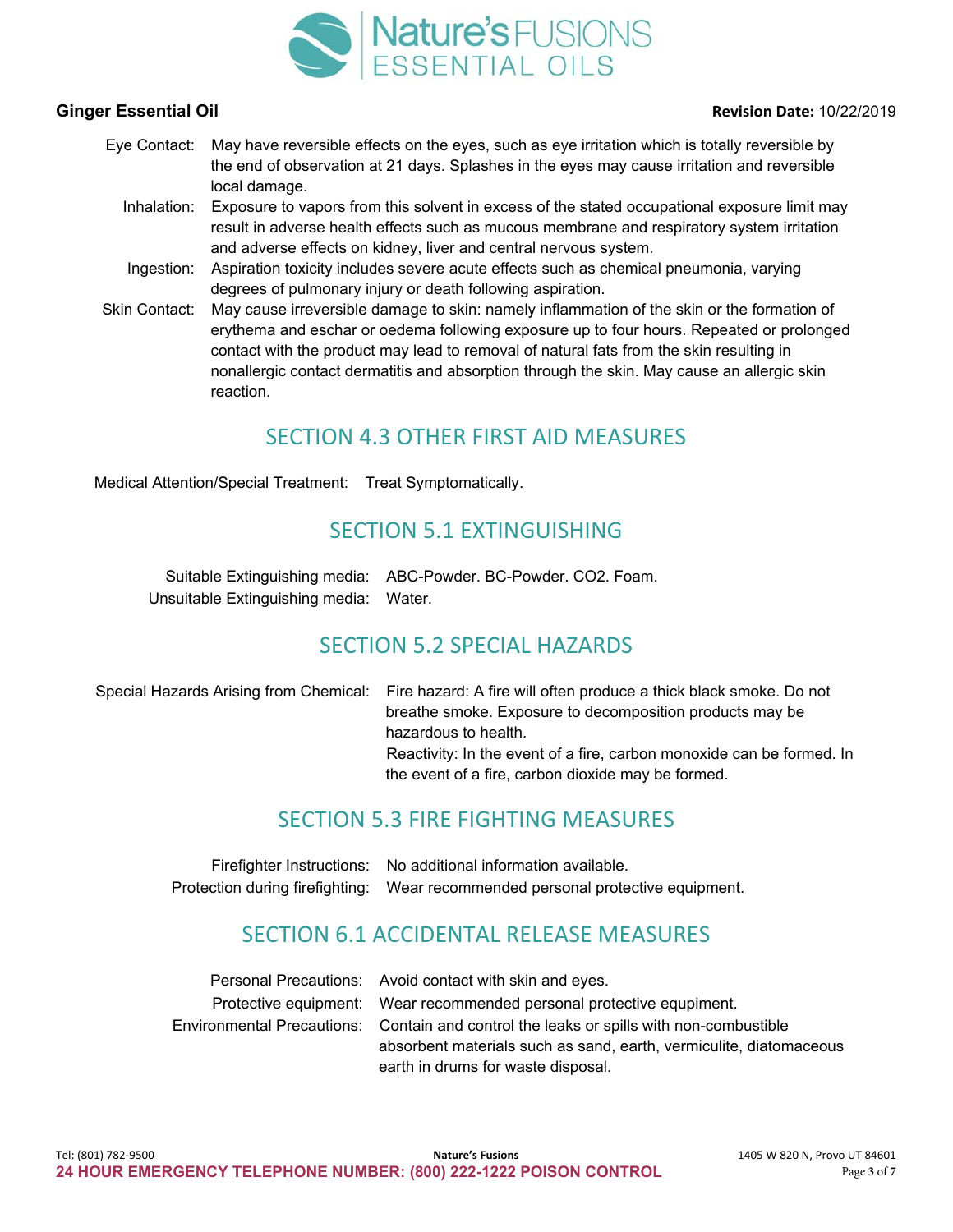

### SECTION 6.2 ACCIDENTAL RELEASE CLEANING MEASURES

Methods and Material for Cleaning Up: Clean up with detergents. Do not use solvents or thinners.

### SECTION 7.1 PRECAUTIONS FOR HANDLING

Precautions for handling: Avoid contact with skin, eyes and clothing. Do not eat, drink or smoke when using this product. Remove contaminated clothing. Prevent access by unauthorized personnel. Wash hands immediately after handling the product.

#### SECTION 7.2 CONDITIONS FOR SAFE STORAGE

Conditions for safe storage: The floor must be impermeable and form a collecting basin so that, in the event of an accidental spillage, the liquid cannot spread beyond this area. Always keep in packaging made of an identical material to the original. Keep away from food and drink, including for animals. Keep container tightly closed.

#### SECTION 8.1 EXPOSURE AND ENGINEERING CONTROLS

| PEL, ACGIH, TLV exposure limit: No additional information available.             |
|----------------------------------------------------------------------------------|
| Appropriate engineering controls: Showers. Eyewash stations. Ventilation system. |

#### SECTION 8.2 PERSONAL PROTECTION/EQUIPMENT

|                                                     | Eye/Face Protection: Wear protective goggles.                        |
|-----------------------------------------------------|----------------------------------------------------------------------|
|                                                     | Hand Protection: Wear protective gloves.                             |
| Skin and Body Protection: Wear protective clothing. |                                                                      |
|                                                     | Respiratory Protection: No additional information available.         |
|                                                     | Environmental Exposure Control: No additional information available. |

#### SECTION 8.3 ADDITIONAL INFORMATION

Other: No additional information available.

#### SECTION 9.1 PHYSICAL PROPERTIES

Appearance: Thin, pale yellow to yellow brown liquid. Odor: Middle note with a medium aroma, Ginger Essential Oil has a warm, spicy, woody scent with a hint of lemon and pepper. Odor Threshold: No data available. Physical State: Liquid.

#### SECTION 9.2 CHEMICAL PROPERTIES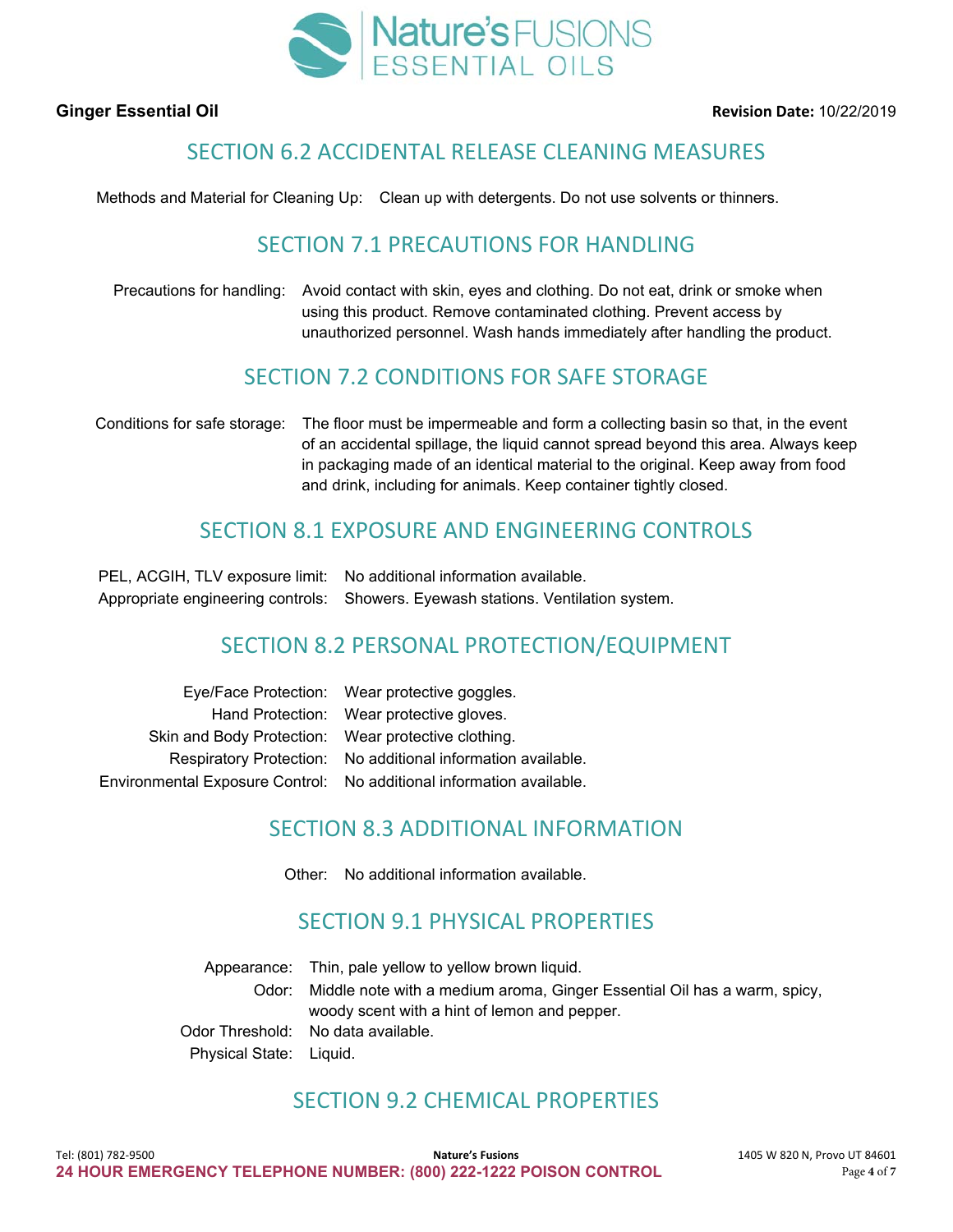

| pH:                                  | No data available.              |
|--------------------------------------|---------------------------------|
| <b>Melting Point/Freezing Point:</b> | No data available.              |
| <b>Boiling Point:</b>                | No data available.              |
| Flash Point:                         | $66^{\circ}$ C                  |
| <b>Evaporation Rate:</b>             | No data available.              |
| Flammability (solid, gas):           | No data available.              |
| Explosive limits:                    | No data available.              |
| Vapor Pressure:                      | No data available.              |
| Vapor Density:                       | No data available.              |
| Specific Gravity:                    | $0.869 - 0.882$ @ 20° C (68° F) |
| Solubility:                          | No data available.              |
| Partition coefficient:               | No data available.              |
| (n-octanol/water)                    |                                 |
| <b>Autoignition Temp:</b>            | No data available.              |
| Decomposition Temp:                  | No data available.              |
| Viscosity:                           | No data available.              |

### SECTION 10. STABILITY AND REACTIVITY

| Reactivity:                    | In the event of a fire, carbon monoxide and carbon dioxide can be formed.                                                                            |
|--------------------------------|------------------------------------------------------------------------------------------------------------------------------------------------------|
| <b>Chemical Stability:</b>     | This substance is stable under the recommended handling and storage<br>conditions in section 7.                                                      |
| Hazardous Reactions:           | When exposed to high temperatures may produce hazardous decomposition<br>products such as carbon monoxide and dioxide, smoke, nitrogen oxides (Nox). |
| Incompatible Materials: Water. |                                                                                                                                                      |
| Hazardous Combustion           |                                                                                                                                                      |
|                                | or Decomposition Products: Carbon Dioxide. Carbon Monoxide.                                                                                          |
|                                |                                                                                                                                                      |

# SECTION 11.1 ROUTES OF EXPOSURE

| Inhalation:   | Exposure to vapors from this solvent in excess of the stated occupational exposure<br>limit may result in adverse health effects such as mucous membrane and |
|---------------|--------------------------------------------------------------------------------------------------------------------------------------------------------------|
|               | respiratory system irritation and adverse effects on kidney, liver and central nervous<br>system.                                                            |
| Skin Contact: | May cause irreversible damage to skin: namely inflammation of the skin or the                                                                                |
|               | formation of erythema and eschar or oedema following exposure up to four hours.                                                                              |
|               | Repeated or prolonged contact with the product may lead to removal of natural fats                                                                           |
|               | from the skin resulting in nonallergic contact dermatitis and absorption through the                                                                         |
|               | skin. May cause an allergic skin reaction.                                                                                                                   |
| Eye Contact:  | May have reversible effects on the eyes, such as eye irritation which is totally                                                                             |
|               | reversible by the end of observation at 21 days. Splashes in the eyes may cause                                                                              |
|               | irritation and reversible local damage.                                                                                                                      |
| Ingestion:    | Aspiration toxicity includes severe acute effects such as chemical pneumonia,                                                                                |
|               | varying degrees of pulmonary injury or death following aspiration.                                                                                           |

**Ginger Essential Oil Ginger Essential Oil Account 2012 12:33 Account 2012 12:43 Account 2012 12:43 Account 2012 12:43 Account 20:43 Account 20:43 Account 20:43 Account 20:43 Account 20:43 Account 20:43 Account 20:43**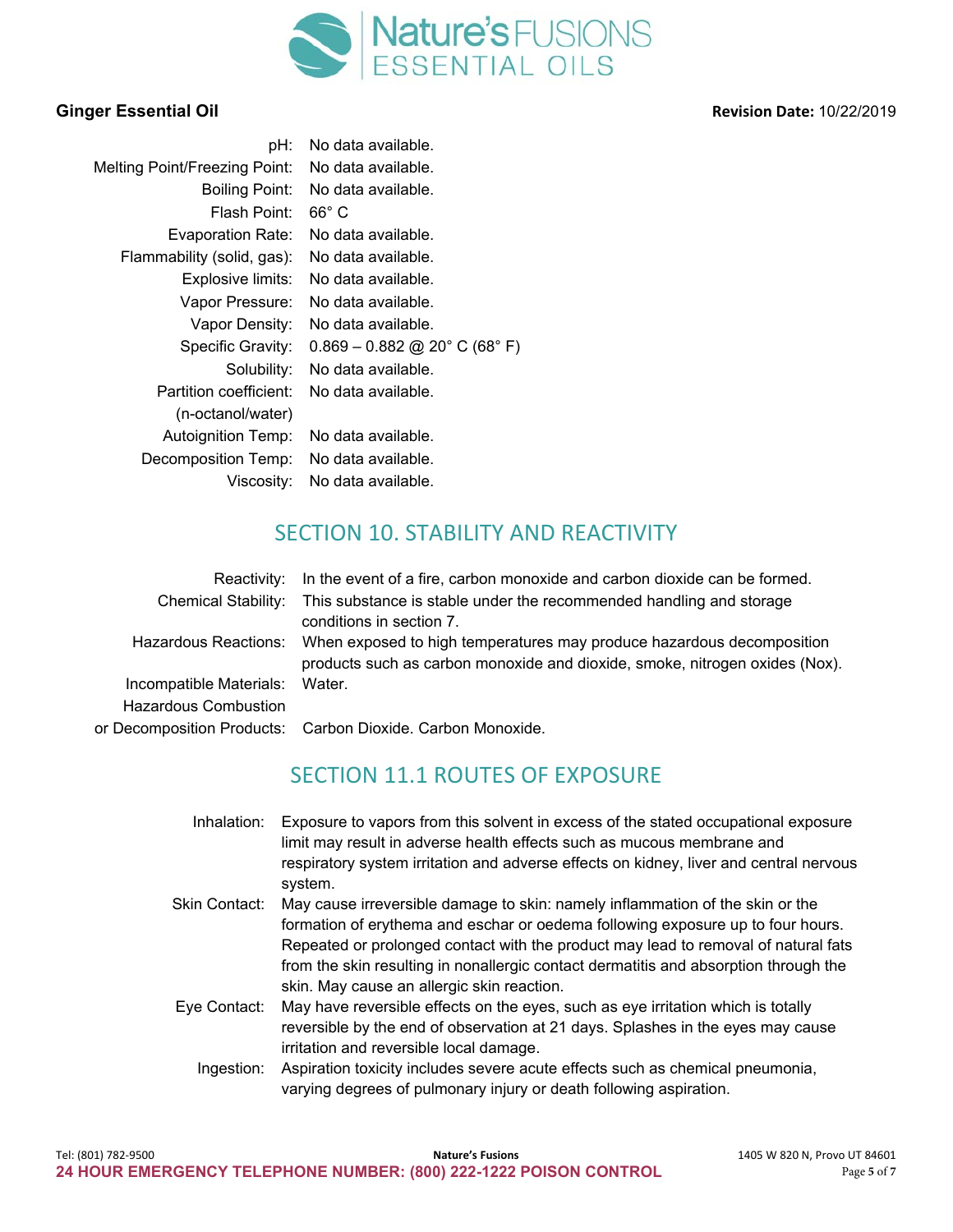

#### **Ginger Essential Oil Contract Contract Contract Contract Contract Contract Contract Contract Contract Contract Contract Contract Contract Contract Contract Contract Contract Contract Contract Contract Contract Contract**

#### SECTION 11.2 RELATED SYMPTOMS

Inhalation: Refer to section 4.2 Skin Contact: Refer to section 4.2 Eye Contact: Refer to section 4.2 Ingestion: Refer to section 4.2

#### SECTION 11.3 OTHER TOXICOLOGICAL INFORMATION

Delayed/Chronic Effects: May cause allergic reactions on skin, may result in difficulty breathing. Toxicity: No additional information available. Carcinogenic: Not Carcinogenic.

#### SECTION 12.1 ECOLOGICAL INFORMATION

| Eco-toxicity: Ecology - general: Do not allow into drains or water courses. Harmful to |
|----------------------------------------------------------------------------------------|
| aquatic life with long lasting effects.                                                |
| Persistence and Degradability: No additional information available.                    |
| Bio-accumulative: No additional information available.                                 |
| Mobility in Soil: No additional information available.                                 |
|                                                                                        |

#### SECTION 12.2 OTHER ECOLOGICAL INFORMATION

| Other Adverse Effects: Effect on the global warming: No known effects from this product. |
|------------------------------------------------------------------------------------------|
| GWPmix comment: No known effects from this product.                                      |

#### SECTION 13. DISPOSAL CONSIDERATION

|                                         | Waste Disposal Method:  Do not allow into drains or water courses. Waste                                    |
|-----------------------------------------|-------------------------------------------------------------------------------------------------------------|
|                                         | management is carried out without endangering human<br>health, without harming the environment and, without |
|                                         | risk to water, air, soil, plants or animals. Do not                                                         |
|                                         | contaminate ground and surface water.                                                                       |
| Contaminated Packaging Disposal Method: | Empty container completely. Keep label on container.                                                        |
|                                         | Recycle or dispose of in compliance with current                                                            |
|                                         | legislation.                                                                                                |

#### SECTION 14. TRANSPORT INFORMATION